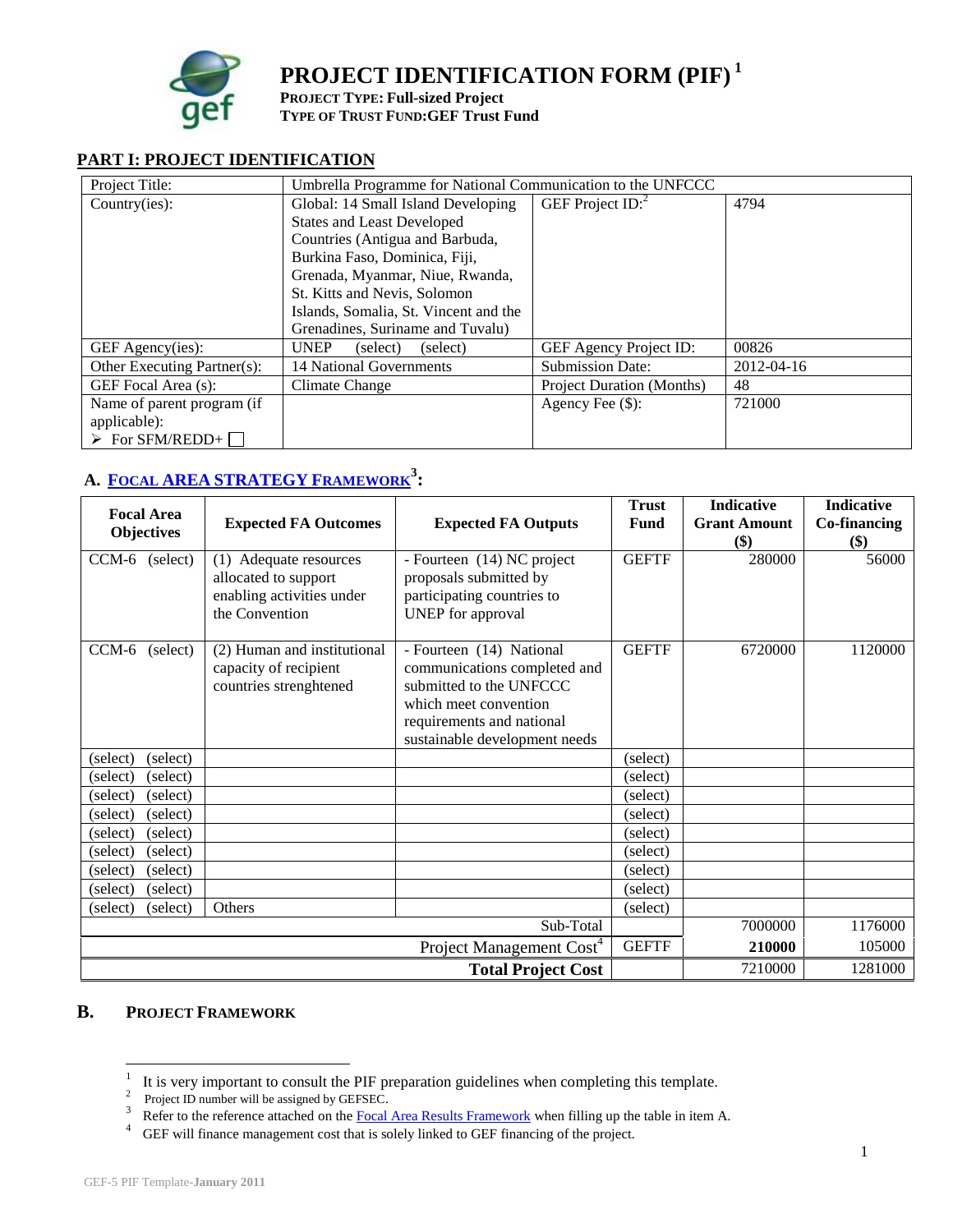**Project Objective: The project will provide financial and technical support for the preparation of National Communications (NCs) to the United Nations Framework Convention on Climate Change (UNFCCC) in 14 non-Annex I Parties that have completed preparation of their current national communications. The proposed project will seek to strengthen the information base and institutional capacity of the national institutions involved in the development of national communications in order to integrate climate change priorities into development strategies and relevant sector programs. The project will ensure that countries not covered under the current National Communications umbrella project under GEF-4 , and which seek support from UNEP will have expedited access to financial resources for their National Communications. It will also ensure continuity in the strengthening of national capacities and institutional mechanisms for the preparation of National Communications by building on previous achievements and addressing gaps.**

| Project                                                                                                                     | Grant<br><b>Type</b> | <b>Expected Outcomes</b>                                                                                                                                                                                                                                               | <b>Expected Outputs</b>                                                                                                                                                                                                                                                                                                                                                                                                                                                                                                                                                                                                                                                                                                                                                                                                   | <b>Trust</b><br><b>Fund</b> | Indicative<br>Grant | Indicative<br>Cofinancing |
|-----------------------------------------------------------------------------------------------------------------------------|----------------------|------------------------------------------------------------------------------------------------------------------------------------------------------------------------------------------------------------------------------------------------------------------------|---------------------------------------------------------------------------------------------------------------------------------------------------------------------------------------------------------------------------------------------------------------------------------------------------------------------------------------------------------------------------------------------------------------------------------------------------------------------------------------------------------------------------------------------------------------------------------------------------------------------------------------------------------------------------------------------------------------------------------------------------------------------------------------------------------------------------|-----------------------------|---------------------|---------------------------|
| Component                                                                                                                   |                      |                                                                                                                                                                                                                                                                        |                                                                                                                                                                                                                                                                                                                                                                                                                                                                                                                                                                                                                                                                                                                                                                                                                           |                             | Amount (\$)         | \$)                       |
| 1 <sup>st</sup> : National<br>stocktaking and<br>stakeholder<br>consultations for<br>formulation of NC<br>project proposals | <b>TA</b>            | - Enhanced national<br>ownership of the<br>National<br>Communications<br>process throughout<br>institutions relevant for<br>addressing climate<br>change<br>- Improved National<br>Communications<br>project proposals<br>responsive to national<br>development needs. | - Self-assessments of<br>previous/on-going activities<br>related to the preparation of<br>NCs carried out by 14<br>countries;<br>- Stakeholders consultations<br>held at the country level to<br>ensure that project activities<br>are responsive to CoP<br>guidance, national<br>development needs and thus<br>strengthen the nexus<br>between national plans and<br>policy development;<br>- Consensus on gaps and<br>priority areas to be<br>addressed by the NCs,<br>including agreed workplan,<br>implementation<br>arrangements, and<br>coordination mechanisms;<br>- Best practices for each<br>area covered under NC<br>developed and shared with<br>stakeholders in order to<br>guide NC preparation<br>- Fourteen (14) NC project<br>proposals submitted by<br>participating countries to<br>UNEP for approval. | <b>GEFTF</b>                | 280000              | 56000                     |
| $2nd$ : Preparation of<br>National<br>Communications                                                                        | <b>TA</b>            | - Support provided to<br>non-Annex I Parties to<br>meet their reporting<br>obligations pursuant to<br>Articles 4.1 and 12.1 of<br>the UNFCCC                                                                                                                           | - Updated and improved<br>national inventories of<br>greenhouse gas<br>- Mitigation analysis<br>enhanced and updated<br>including proposals of<br>potential mitigation actions<br>(based on updated GHG<br>inventory) including the<br>technical, institutional,<br>environmental, social,                                                                                                                                                                                                                                                                                                                                                                                                                                                                                                                                | <b>GEFTF</b>                | 6720000             | 1120000                   |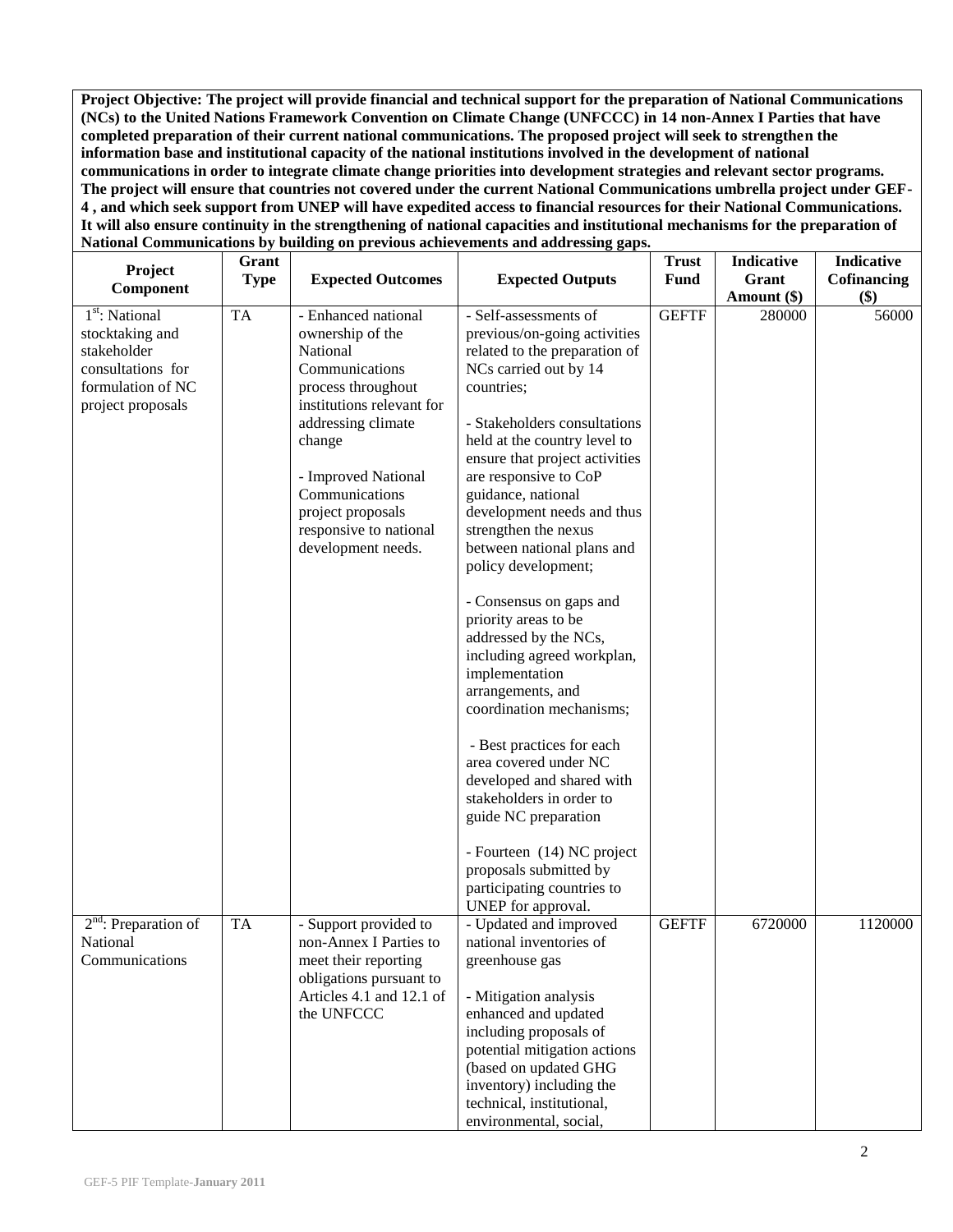|                      |                                            | financial and economic                              |                      |         |         |
|----------------------|--------------------------------------------|-----------------------------------------------------|----------------------|---------|---------|
|                      |                                            | analysis of these options                           |                      |         |         |
|                      |                                            |                                                     |                      |         |         |
|                      |                                            | - Improved and updated<br>vulnerability and impact  |                      |         |         |
|                      |                                            | assessments for different                           |                      |         |         |
|                      |                                            | climate change scenarios                            |                      |         |         |
|                      |                                            | carried out for priority                            |                      |         |         |
|                      |                                            | sectors/regions building on                         |                      |         |         |
|                      | - Linkage between                          | findings from previous                              |                      |         |         |
|                      | climate change and                         | <b>NCs</b>                                          |                      |         |         |
|                      | development                                |                                                     |                      |         |         |
|                      | priorities/planning                        | - Potential adaptation                              |                      |         |         |
|                      | process strengthened                       | options in areas/sectors                            |                      |         |         |
|                      | through the NCs<br>(NCs inform/guide the   | identified as particularly<br>vulnerable to climate |                      |         |         |
|                      | process of developing                      | change identified and                               |                      |         |         |
|                      | climate change                             | technical, institutional,                           |                      |         |         |
|                      | strategies and sectoral                    | social, financial and                               |                      |         |         |
|                      | plans)                                     | economic analysis of these                          |                      |         |         |
|                      |                                            | options                                             |                      |         |         |
|                      | Strengthened capacity                      |                                                     |                      |         |         |
|                      | of relevant institutions                   | - Capacity of institutions                          |                      |         |         |
|                      | in preparing and using                     | involved in developing NCs                          |                      |         |         |
|                      | NCs including in the<br>use/application of | strengthened                                        |                      |         |         |
|                      | improved climate                           | - Gaps identified in                                |                      |         |         |
|                      | modeling and                               | previous NCs addressed                              |                      |         |         |
|                      | observation systems                        |                                                     |                      |         |         |
|                      |                                            | - Other reporting                                   |                      |         |         |
|                      |                                            | obligations as per the                              |                      |         |         |
|                      |                                            | <b>UNFCCC</b> guidelines                            |                      |         |         |
|                      |                                            | completed                                           |                      |         |         |
|                      |                                            |                                                     |                      |         |         |
|                      |                                            | - Fourteen (14) NC report                           |                      |         |         |
|                      |                                            | submitted to the UNFCCC                             |                      |         |         |
|                      |                                            | - Findings from National                            |                      |         |         |
|                      |                                            | Communication process                               |                      |         |         |
|                      |                                            | integrated into national                            |                      |         |         |
|                      |                                            | development policies,                               |                      |         |         |
|                      |                                            | sectoral plans and climate                          |                      |         |         |
|                      |                                            | change strategies                                   |                      |         |         |
| (select)             |                                            |                                                     | (select)             |         |         |
| (select)             |                                            |                                                     | (select)             |         |         |
| (select)<br>(select) |                                            |                                                     | (select)<br>(select) |         |         |
| (select)             |                                            |                                                     | (select)             |         |         |
| (select)             |                                            |                                                     | (select)             |         |         |
| (select)             |                                            |                                                     | (select)             |         |         |
| (select)             |                                            |                                                     | (select)             |         |         |
|                      |                                            | Sub-Total                                           |                      | 7000000 | 1176000 |
|                      |                                            | Project Management Cost <sup>5</sup>                | <b>GEFTF</b>         | 210000  | 105000  |
|                      |                                            | <b>Total Project Costs</b>                          |                      | 7210000 | 1281000 |
|                      |                                            |                                                     |                      |         |         |

 $5$  Same as footnote #3.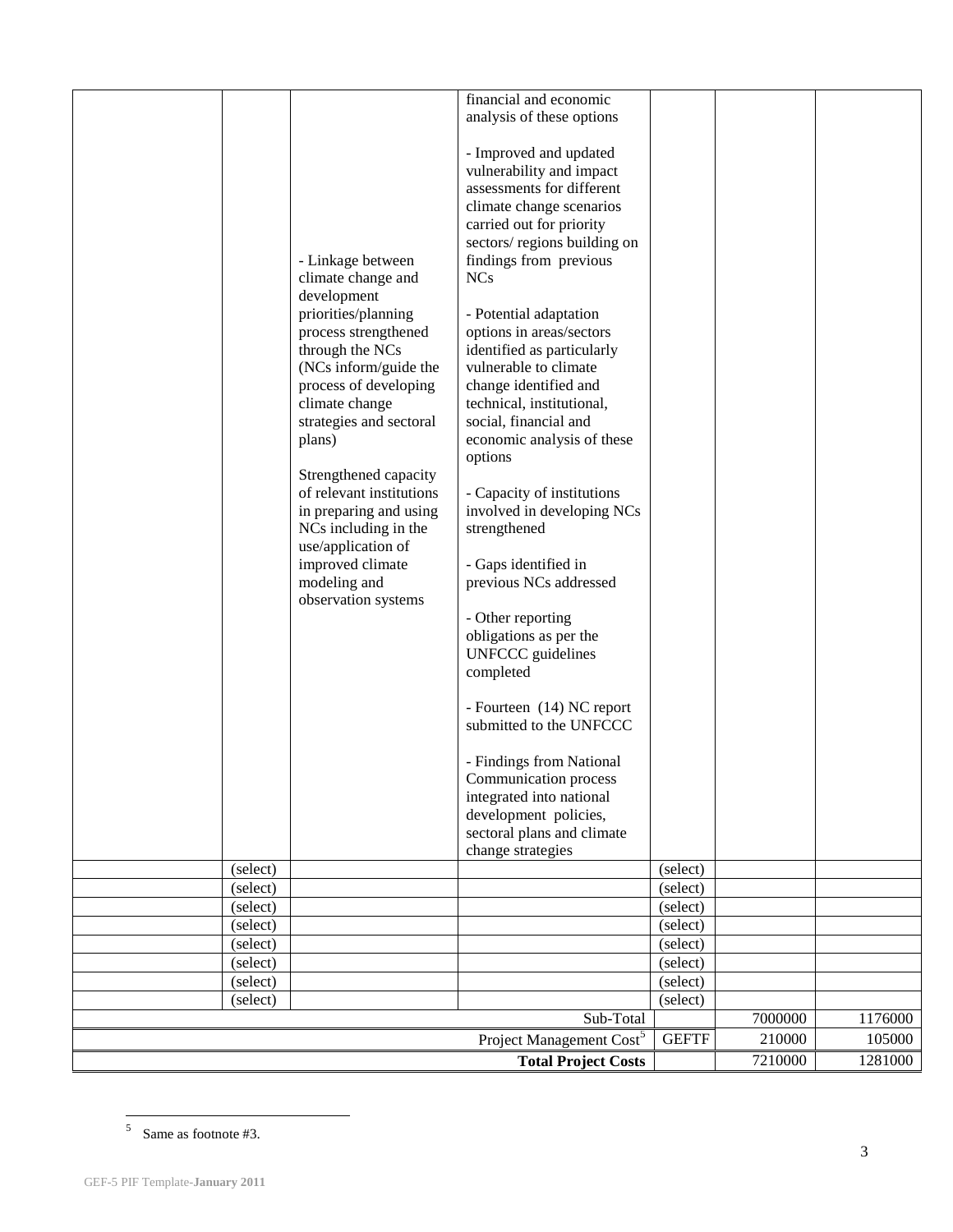| <b>Sources of Cofinancing</b> | <b>Name of Cofinancier</b>       | <b>Type of Cofinancing</b> | Amount (\$) |
|-------------------------------|----------------------------------|----------------------------|-------------|
| National Government           | National Governments (Ministries | In-kind                    | 1176000     |
|                               | of Environment in 14 countries)  |                            |             |
| <b>GEF</b> Agency             | <b>UNEP</b>                      | In-kind                    | 105000      |
| (select)                      |                                  | (select)                   |             |
| (select)                      |                                  | (select)                   |             |
| (select)                      |                                  | (select)                   |             |
| (select)                      |                                  | (select)                   |             |
| (select)                      |                                  | (select)                   |             |
| (select)                      |                                  | (select)                   |             |
| (select)                      |                                  | (select)                   |             |
| (select)                      |                                  | (select)                   |             |
| <b>Total Cofinancing</b>      |                                  |                            | 1281000     |

## **C. INDICATIVE CO-[FINANCING](http://gefweb.org/Documents/Council_Documents/GEF_C21/C.20.6.Rev.1.pdf) FOR THE PROJECT BY SOURCE AND BY NAME IF AVAILABLE, (\$)**

# **D. GEF/LDCF/SCCF RESOURCES REQUESTED BY AGENCY, FOCAL AREA AND COUNTRY<sup>1</sup>**

| <b>GEF</b><br>Agency                              | <b>Type of</b><br><b>Trust Fund</b> | <b>Focal Area</b>                                                                                                            | Country<br>Name/Global | Grant<br>Amount<br><b>(a)</b> | <b>Agency Fee</b><br>$(b)2$ | <b>Total</b><br>$c=a+b$ |
|---------------------------------------------------|-------------------------------------|------------------------------------------------------------------------------------------------------------------------------|------------------------|-------------------------------|-----------------------------|-------------------------|
| <b>UNEP</b>                                       | <b>GEF TF</b>                       | Climate Change                                                                                                               | Global                 | 7210000                       | 721000                      | 7931000                 |
| (select)                                          | (select)                            | (select)                                                                                                                     |                        |                               |                             | $\overline{0}$          |
| (select)                                          | (select)                            | (select)                                                                                                                     |                        |                               |                             | $\overline{0}$          |
| (select)                                          | (select)                            | (select)                                                                                                                     |                        |                               |                             | $\overline{0}$          |
| (select)                                          | (select)                            | (select)                                                                                                                     |                        |                               |                             | $\overline{0}$          |
| (select)                                          | (select)                            | (select)                                                                                                                     |                        |                               |                             | $\overline{0}$          |
| (select)                                          | (select)                            | (select)                                                                                                                     |                        |                               |                             | $\overline{0}$          |
| (select)                                          | (select)                            | (select)                                                                                                                     |                        |                               |                             | $\overline{0}$          |
| (select)                                          | (select)                            | (select)                                                                                                                     |                        |                               |                             | $\overline{0}$          |
| (select)                                          | (select)                            | (select)                                                                                                                     |                        |                               |                             | $\overline{0}$          |
| <b>Total Grant Resources</b><br>7210000<br>721000 |                                     |                                                                                                                              |                        |                               | 7931000                     |                         |
|                                                   |                                     | In case of a single focal area, single country, single GEF Agency project, and single trust fund project, no need to provide |                        |                               |                             |                         |

information for this table

<sup>2</sup> Please indicate fees related to this project.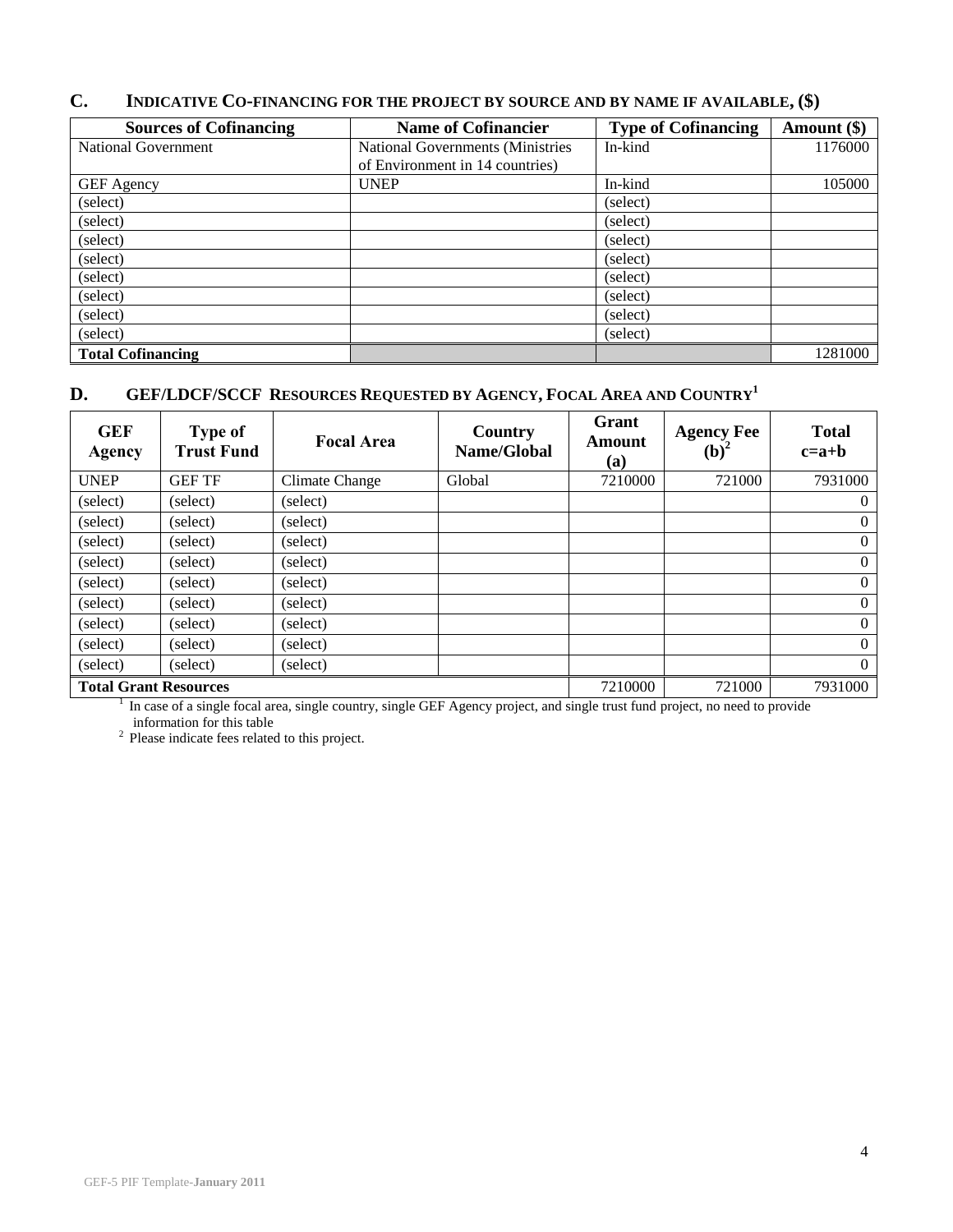#### **PART II: PROJECT JUSTIFICATION**

#### **A. DESCRIPTION OF THE CONSISTENCY OF THE PROJECT WITH:**

#### *A.1.1 the [GEF focal area](http://www.thegef.org/gef/sites/thegef.org/files/documents/GEF.R.5.19.Rev_.1.2009.pdf) strategies:*

1. The project is in conformity with the GEF's strategy to support enabling activities and capacity development in climate change and is fully consistent with GEF 5 priorities of enhancing national ownership of climate change activities and to strengthen countries' capacities to fulfill their reporting commitments under the Convention. The project supports studies/assessments in the areas of national greenhouse gas (GHG) inventories, GHG mitigation, and Vulnerability and Adaptation to climate impacts, and will lead to the development of relevant policy instruments which will inform and guide the formulation of cost-effective project proposals in the areas of GHG mitigation and climate change adaptation that are responsive to both convention obligations and national sustainable development needs relating to minimizing climate risk and implementing low carbon strategies.

## *A.1.2. For projects funded from LDCF/SCCF: the LDCF/SCCF eligibility criteria and priorities:* (N/A)

## *A.2. National strategies and plans or reports and assessments under relevant conventions, if applicable, i.e. NAPAS, NAPs, NBSAPs, national communications, TNAs, NIPs, PRSPs, NPFE, etc.:*

- 2. The project directly addresses Article 12.1 of the UNFCCC which stipulates that Parties to the UNFCCC shall communicate to the CoP through the secretariat, the following elements of information: (a) A national inventory of anthropogenic emissions by sources and removals by sinks of all greenhouse gases not controlled by the Montreal Protocol, to the extent its capacities permit, using comparable methodologies to be promoted and agreed upon by the Conference of the Parties; (b) A general description of steps taken or envisaged by the Party to implement the Convention; and (c) Any other information that the Party considers relevant to the achievement of the objective of the Convention and suitable for inclusion in its communication, including, if feasible, material relevant for calculations of global emission trends. The project also responds to relevant COP decisions requesting the GEF to ensure continuous financial and technical support to Non-Annex I Parties for the preparation of their NC.
- 3. At the national level, countries have highlighted the need to link their NC process more effectively with policy-making to address climate change concerns. Furthermore, countries have set up national climate change committees and climate change units, usually supported by a formal institutional structure, to facilitate the preparation of their NC on a continuous basis. Although in most countries the institutional capacity for the preparation of NCs has increased in the past few years, the climate change enabling activity projects continue to play a pivotal role in the consolidation and continuation of these institutional structures. As governments pay increasing attention to the threat of climate change to development, national communications are beginning to play a more prominent role in shaping the climate change agenda at many levels, including sectors and regions.
- 4. Moreover, the project activities to be carried out by participating countries will be in line with national development priorities and will help inform and guide other relevant initiatives including:
	- The linkages between climate change and poverty reduction efforts;
	- The development of national Human Development Reports in the context of the climate change threats;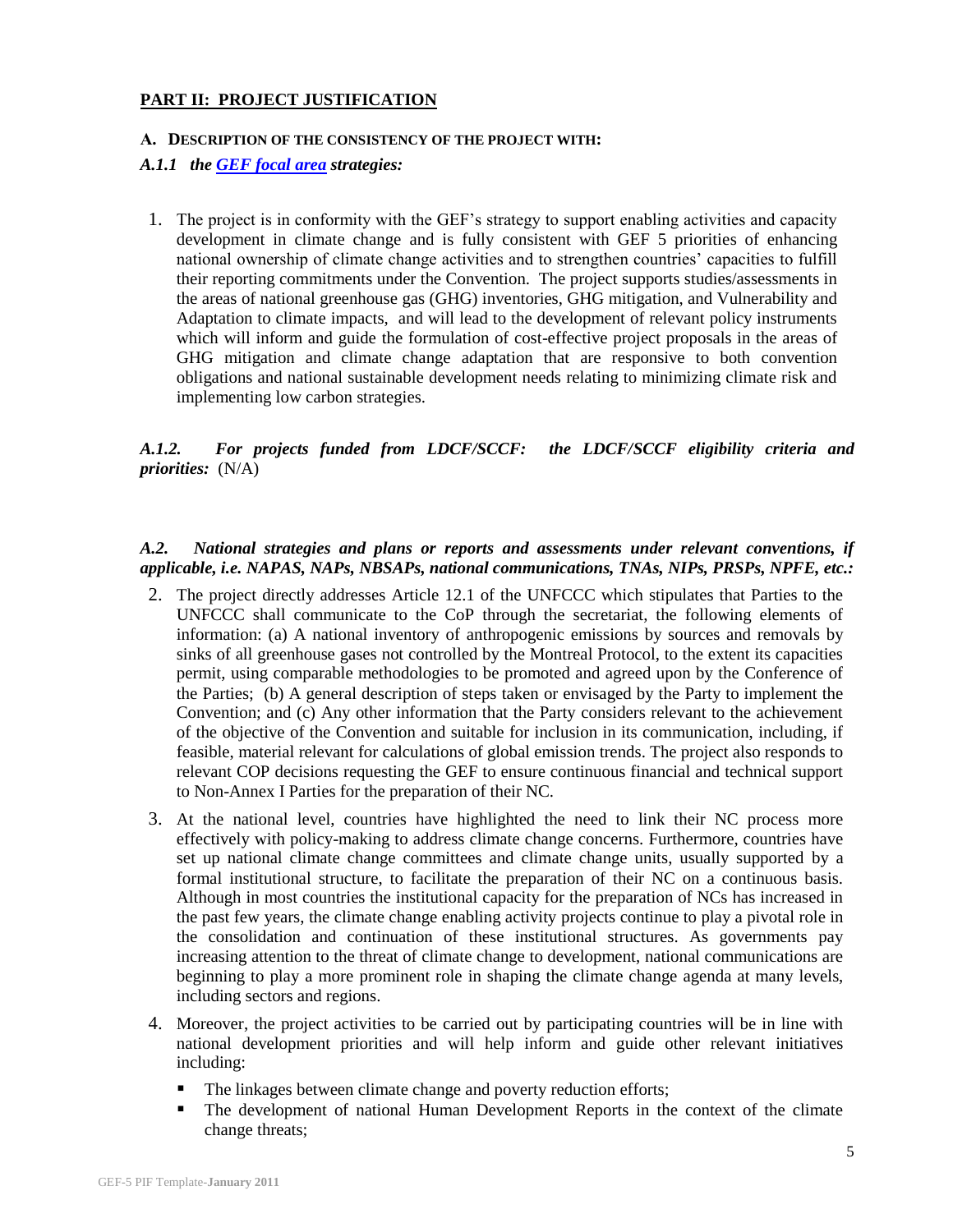- The new initiatives most countries are putting in place to tackle climate change at different levels, including national, sectoral, local levels including development of water management strategies, development drought resistant crops; and promoting efficient energy use, renewable energy technologies and sustainable transport strategies
- The capacity building efforts national governments have developed to increase their participation in the climate change negotiations;
- The development of regional programmes and strategies to address climate change in a more concerted manner, where appropriate;
- The climate change mainstreaming initiatives to enhance national decision-making processes on climate change;
- The linkages between the NCs and other equally relevant initiatives, such as adaptation projects, the National Adaptation Programme of Actions (NAPA); mitigation projects, sectoral planning, among others.
- Linkages with other reporting frameworks or requirement as may be adopted by the CoP.
- Support for the goals of technology transfer activities, as it seeks to identify important socioeconomic sectors which form the basis of current and future national efforts to prioritize technology needs through robust Technology Needs Assessments and implementation of national action plans to promote transfer of technology which are also funded by the GEF.
- 5. The project is designed to complement other ongoing and planned projects and programmes such as some of those outlined above without duplication. UNEP will play a pivotal role in assisting country teams to set-up appropriate national implementation modality, supervising implementation, and mitigating project risks to ensure effective work delivery.

#### **B. PROJECT OVERVIEW:**

#### *B.1. Describe the baseline project and the problem that it seeks to address:*

- 6. Pursuant to Articles 4.1 and 12 of the UNFCCC, all Parties must report on the steps they are taking or intend to undertake to implement the Convention. The preparation and submission of national communication is the most important provisions of the Convention of making climate relevant information available to the CoP of the UNFCCC. In accordance with the principle of "common but differentiated responsibilities" enshrined in the Convention, the required contents of these national communications and the timetable for their submission are different for Annex I and non-Annex I Parties. These reports include information on: sustainable development and the integration of climate change concerns into medium-and long-term national planning frameworks; inventories of anthropogenic emissions by sources and removals by sinks of greenhouse gases; measures contributing to addressing climate change; research and systematic observation; climate change impacts, adaptation measures and response strategies; and education, training and public awareness.
- 7. Presently there are 153 non-Annex I Parties to the Convention and as of  $26<sup>th</sup>$  March, 2012, one hundred and forty two (142) Parties had submitted their initial national communications, sixtyone (61) their SNC, two (2) their TNC and one (1) Party its FNC. Most non-Annex I Parties are presently engaged and expected to finalize preparation of their NCs before December 2012, as presented in the report of the GEF to the COP on status of NCs implementation compiled by UNDP and UNEP in document FCCC/CP/2011/7/Add.1. As these countries finalize their current round of NCs, there is concern that a funding gap may hinder the progress countries have made to consolidate the NC process.
- 8. The SBI at its thirtieth session recognized the importance of the continuity of the NC preparation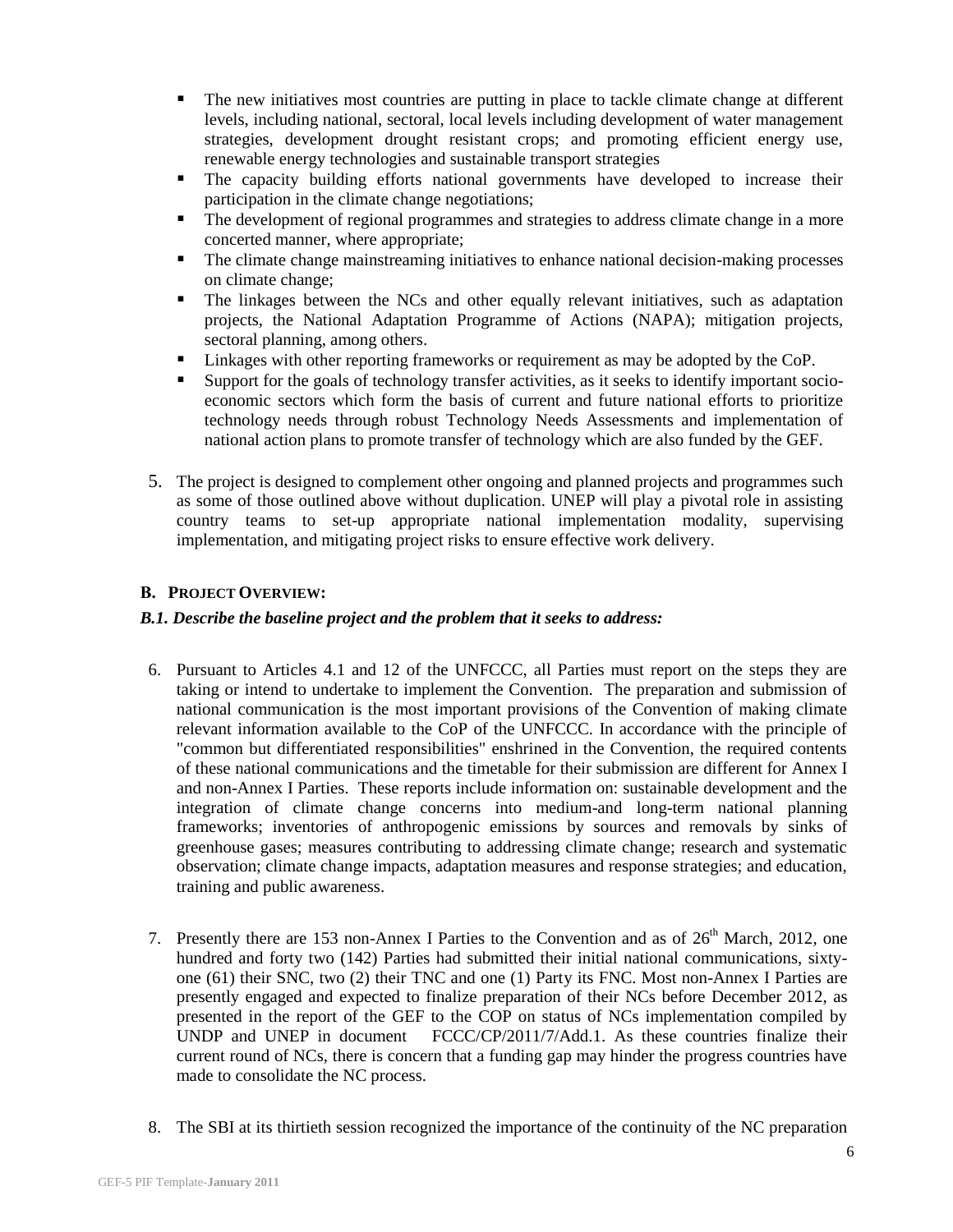process. In its draft conclusions, under Agenda item 4 (c) Provision of financial and technical support of National communications from non-Annex I Parties to the Convention, the SBI "encouraged non-Annex I Parties to submit project proposals for the funding of their subsequent national communications before completion of their current national communications, in order to avoid a lack of continuity in project financing. In the same conclusions the SBI…" urged the GEF, in accordance with decision 4/CP.14, to ensure, as a top priority, that sufficient financial resources are provided to meet the agreed full costs incurred by developing country Parties in complying with their obligations under Article 12, paragraph 1, of the Convention, noting and welcoming that a number of non-Annex I Parties plan to initiate the preparation of their third or fourth national communications by the end of the fourth replenishment of the GEF."

- 9. In order to make the necessary funding provision for these countries and in alignment with GEF Policies and Procedures, the proposed new umbrella project under GEF-5 will guarantee timely access to GEF resources for fourteen LDCs and SIDS that have chosen to be supported by UNEP for their NC projects. The main objective of the project is to provide financial and technical support for the preparation of National Communications (NCs) to the United Nations Framework Convention on Climate Change (UNFCCC) in 14 non-Annex I Parties that have completed preparation of their current national communications. The proposed project will seek to strengthen the information base and institutional capacity of the national institutions involved in the development of national communications in order to integrate climate change priorities into development strategies and relevant sector programs. The project will ensure that countries not covered under the current National Communications umbrella project under GEF-4, and which seek support from UNEP will have expedited access to financial resources for their National Communications. It will also ensure continuity in the strengthening of national capacities and institutional mechanisms for the preparation of National Communications by building on previous achievements and addressing gaps that will be identified during the national stocktaking exercise.
- 10. The proposed project will consist of the two components namely:
	- Component 1: National stocktaking and stakeholder consultations
	- Component 2: Preparation of National Communication

While these two components are bottom-up and support activities at country level, UNEP will provide enhanced administrative and technical support to eligible LDC/SIDs in the course of implementing Components 1 and 2 to support realization of the programme's objective to have the 14 LDCs and SIDS submit good quality National Communications reports to the UNFCCC, which comply with Convention reporting obligations and meet national development planning needs.

11. *Component 1: National stocktaking and stakeholder consultations*: During the first phase (6 months maximum), participating countries will receive up to \$20,000 for stocktaking and national consultations, in accordance with the GEF Operational Procedures, to carry out a selfassessment and prepare their project documents for their NC. The output of this phase is a detailed national workplan and project document, endorsed by the national GEF and UNFCCC focal points. The project document will be based upon a simplified format, but will include timelines, benchmarks and indicators to show how each project output is linked to capacity development for reporting to the UNFCCC. Project outputs will follow the UNFCCC Guidelines for National Communications for Parties not included in Annex I to the Convention (Decision 17/CP.8). It is expected that this phase will enhance national ownership of the NC and improve preparation of National Communications project proposals responsive to national development needs.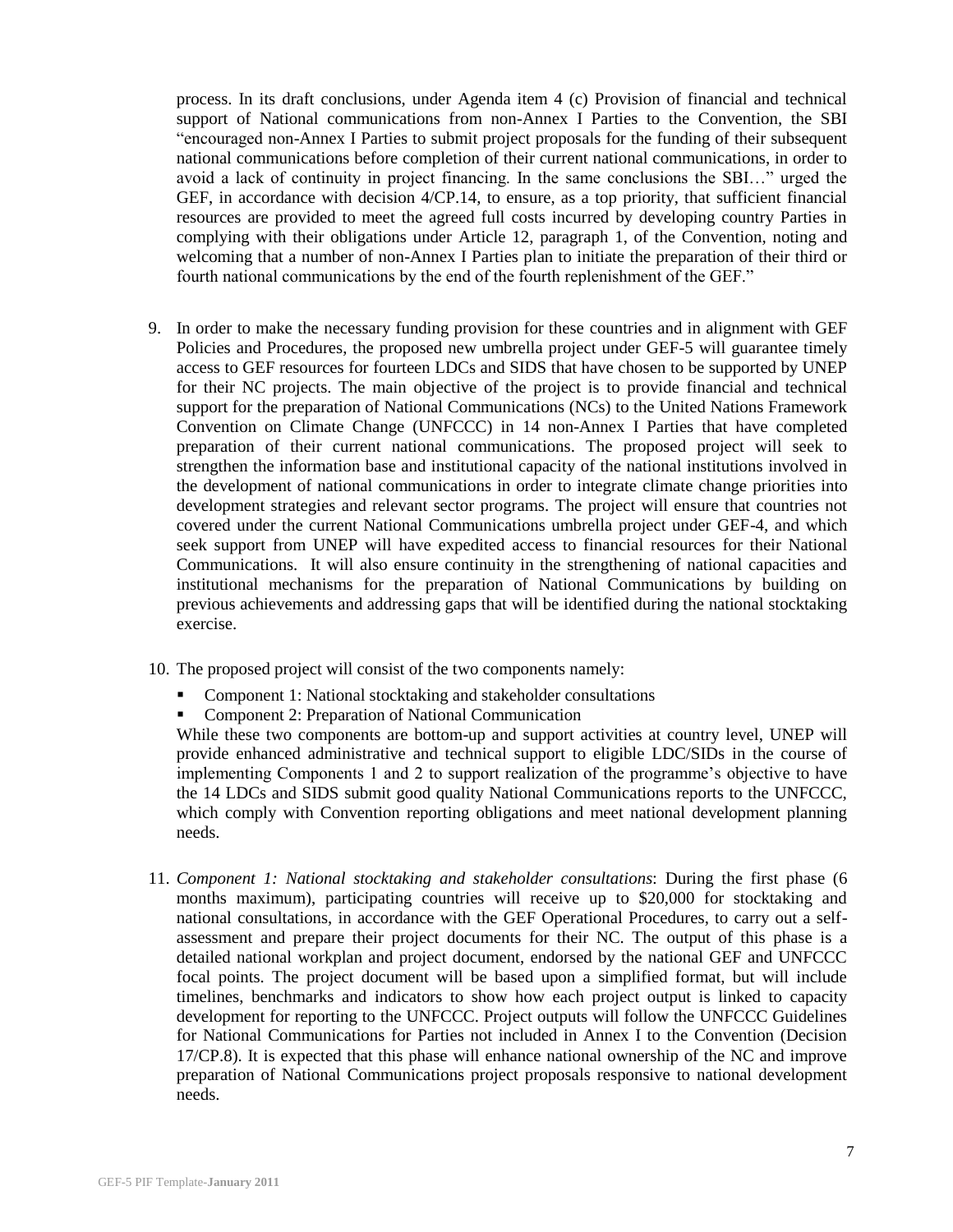- 12. *Component 2: Preparation of National Communication*: Once the project document prepared under component 1 has been agreed and signed between the country and UNEP, the enabling activity funding will be made available to the country, and the second phase (up to 3 years) of the project will commence. It is expected that preparation of NC will strengthen linkages between climate change and development priorities/planning processes and build capacities for relevant institutions to use/apply recommended tools and methodologies for quality reporting.
- 13. Provision of enhanced administrative and technical support for LDCs and SIDS (Covered by Project Management Cost): Recognizing the limited expertise in LDCs and SIDS countries and in an effort to ensure that a good quality project document is prepared in the shortest time possible during implementation of component 1, UNEP will assist Countries prepare ToRs for a national consultant to be engaged in preparing the project document and assist national governments in identifying qualified national experts to prepare reports that meet the requirements of the UNFCCC and national and sectoral planning needs.
- 14. UNEP will provide the following range of administrative and technical support to the participating countries, recognizing the unique challenges faced by LDCs and SIDS in meeting their reporting obligation under the UNFCCC. This support will be funded from the project management costs. Most LDCs and SIDs are still in need of qualified experts that are capable of preparing good quality reports that meet the requirements of the UNFCCC and national and sectoral planning needs. UNEP will assist to:
	- i. Conduct search for suitable national and sub-regional/ international climate change experts (by means of advertisements, website, and roster of experts) capable of carrying out the requisite thematic assessments in the areas of GHG Inventories, Mitigation Analysis and Adaptation strategies.
	- ii. Prepare Terms of References and help in supervising performance/work outputs of local and regional consultants as well as national experts.

As a result of very high staff turnovers, a number of project managers in LDCs and SIDs are still not proficient in technical progress and financial reporting which undermines effective work delivery and consequent delays in project completion. UNEP will provide comprehensive support to country level project management teams on compliance with technical and financial reporting guidelines/standards through the development of and dissemination of guidance notes to enable countries meet their reporting obligations to GEF and UNFCCC

UNEP will support nationally funded country level and sub-regional workshops by assisting countries:

- i. Identify and appraise technical skill and expertise of trainers to ensure they deliver high quality and targeted training support
- ii. Assist in the design the course/workshop agenda and review course/workshop training materials

UNEP will assist in the development of training programmes but will not be able to attend all these workshops.

15. Although the scope of assistance that will provided as outlined above will go a long way to help countries address some of the challenges they face during NCs preparations, as outlined by the Group of Experts (CGE) reports - FCCC/SBI/2011/5/Add.2 and FCCC/SBI/2011/5/Rev.1, they are far less than what must be provided to these countries to prepare national reports that can be used for planning purposes at the national, sectoral and community level to address the problems of climate change. Additional support will therefore need to be provided through a separate request which would include amongst others the provision of technical backstopping on thematic assessments, technical review of assessment reports, and onsite visits to countries to provide hands-on-training on tools and methodologies for cross-sectoral assessments, mainstreaming of climate change issues into development plans, etc.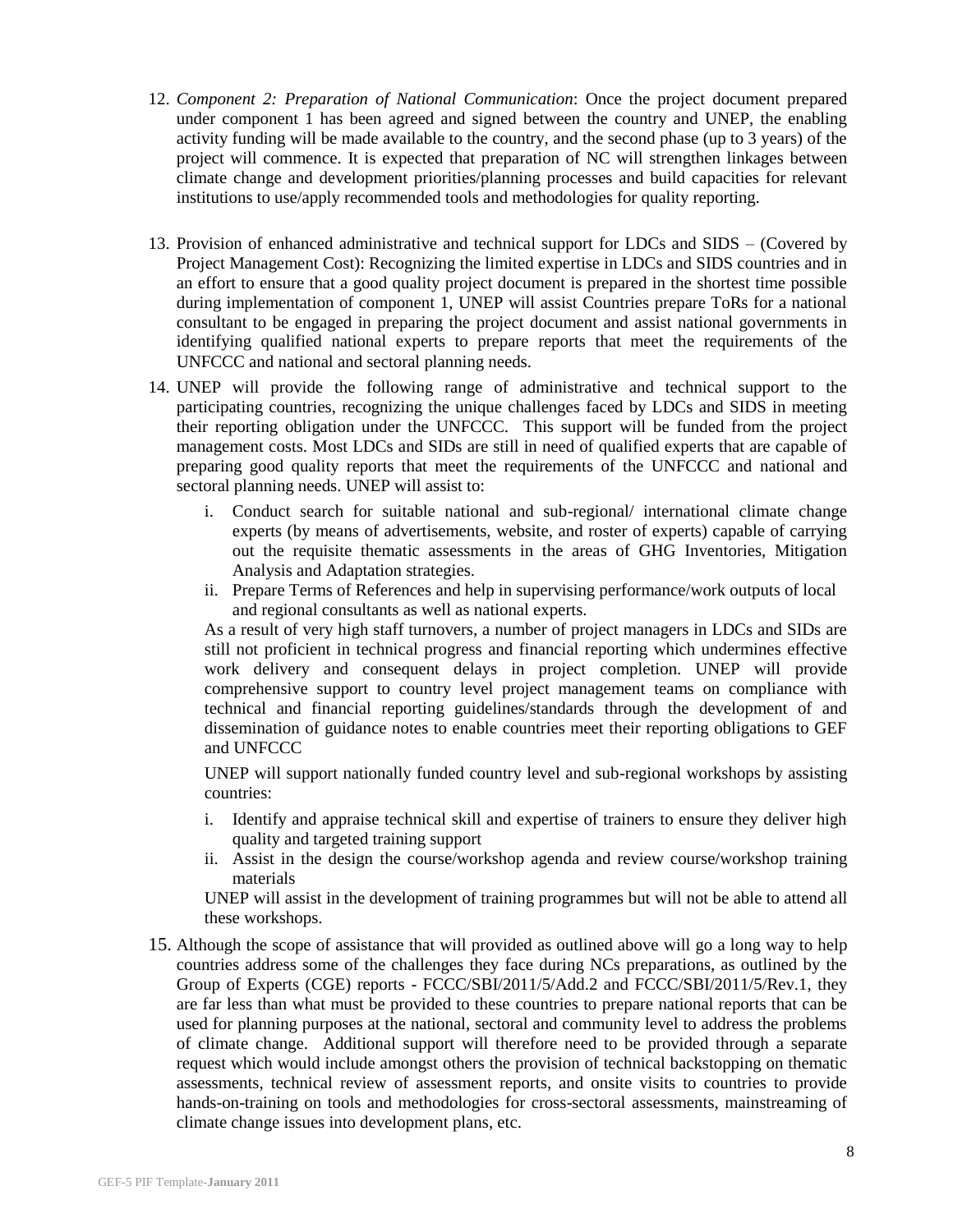#### *B. 2[. Incremental](http://www.thegef.org/gef/node/1890) /[Additional cost reasoning](http://www.thegef.org/gef/node/1325): describe the incremental (GEF Trust Fund) or additional (LDCF/SCCF) activities requested for GEF/LDCF/SCCF financing and the associated [global environmental benefits](http://www.thegef.org/gef/sites/thegef.org/files/documents/CPE-Global_Environmental_Benefits_Assessment_Outline.pdf) (GEF Trust Fund) or associated adaptation benefits (LDCF/SCCF) to be delivered by the project:*

- 16. NCs contain information on emissions and removals of greenhouse gases (GHGs) and details activities that a Party has and/or envisages undertaking to implement the Convention. Under the NCs programme, countries are supported to conduct an inventory of anthropogenic emissions by sources and removals by sinks of all greenhouse gases (GHGs) not controlled by the Montreal Protocol. Based on the outcomes of national GHG inventory, countries assess GHG mitigation options and elaborate programmes containing measures to mitigate climate change by addressing anthropogenic emission by sources and removals by sinks of all relevant greenhouse gases especially  $CO<sub>2</sub>$ ,  $CH<sub>4</sub>$  and  $N<sub>2</sub>O$ . Countries also do carry out impact analysis and vulnerability assessment in climate sensitive sectors of the national economy and of the environment and identify measures to facilitate adequate adaptation to climate change. In many cases, these analyses provide the basis for formulating project proposals for funding and promoting development and transfer of climate change technologies. In addition, NCs provide information on national circumstances, and any other information considered relevant to the achievement of the objective of the Convention in these countries, such as, climate change research and systematic observations, information, networking, capacity building, education, training and public awareness at country level.
- 17. Even though incremental reasoning is not applicable to this kind of project, NCs can indirectly be associated with global benefits through capacity development mainly in the areas of GHG inventories and emission reductions. In the absence of the project, once countries complete their current National Communication, the teams and the structures created in most of the cases on project basis, will be spread out and may be lost. Timely funds availability, through this project will contribute to an enhanced and maintained capacity of the non-Annex 1 countries as well as a better quality of subsequent National Communication report. Better reports and enhanced capacities of non-Annex 1 countries means a better response to the implementation process of the UNFCCC and its treaties.

#### *B.3. Describe the socioeconomic benefits to be delivered by the Project at the national and local levels, including consideration of gender dimensions, and how these will support the achievement of global environment benefits (GEF Trust Fund) or adaptation benefits (LDCF/SCCF). As a background information, read [Mainstreaming Gender at the GEF.":](http://www.thegef.org/gef/sites/thegef.org/files/publication/mainstreaming-gender-at-the-GEF.pdf)*

18. National Communications generate a wealth of climate change related data and strengthen national capacities in producing, assessing and using this information for their policy making process. Adaptation policies and actions identified through national communications have social benefits since they are aimed at reducing vulnerability to climate change impacts and increasing climate resilience of most vulnerable groups and sectors. In the field of mitigation, identified priority options help countries move towards a low carbon development pathways. Many adaptation and mitigation measures provide win-wins and multiple benefits, such as economic savings, improvement of local environments, and avoidance of expensive corrective measures in the future. Thus, national communications have the potential to play a key role in maximizing these benefits by producing data that guides the design of priority adaptation and mitigation policies and actions and that informs development strategies and sector programs.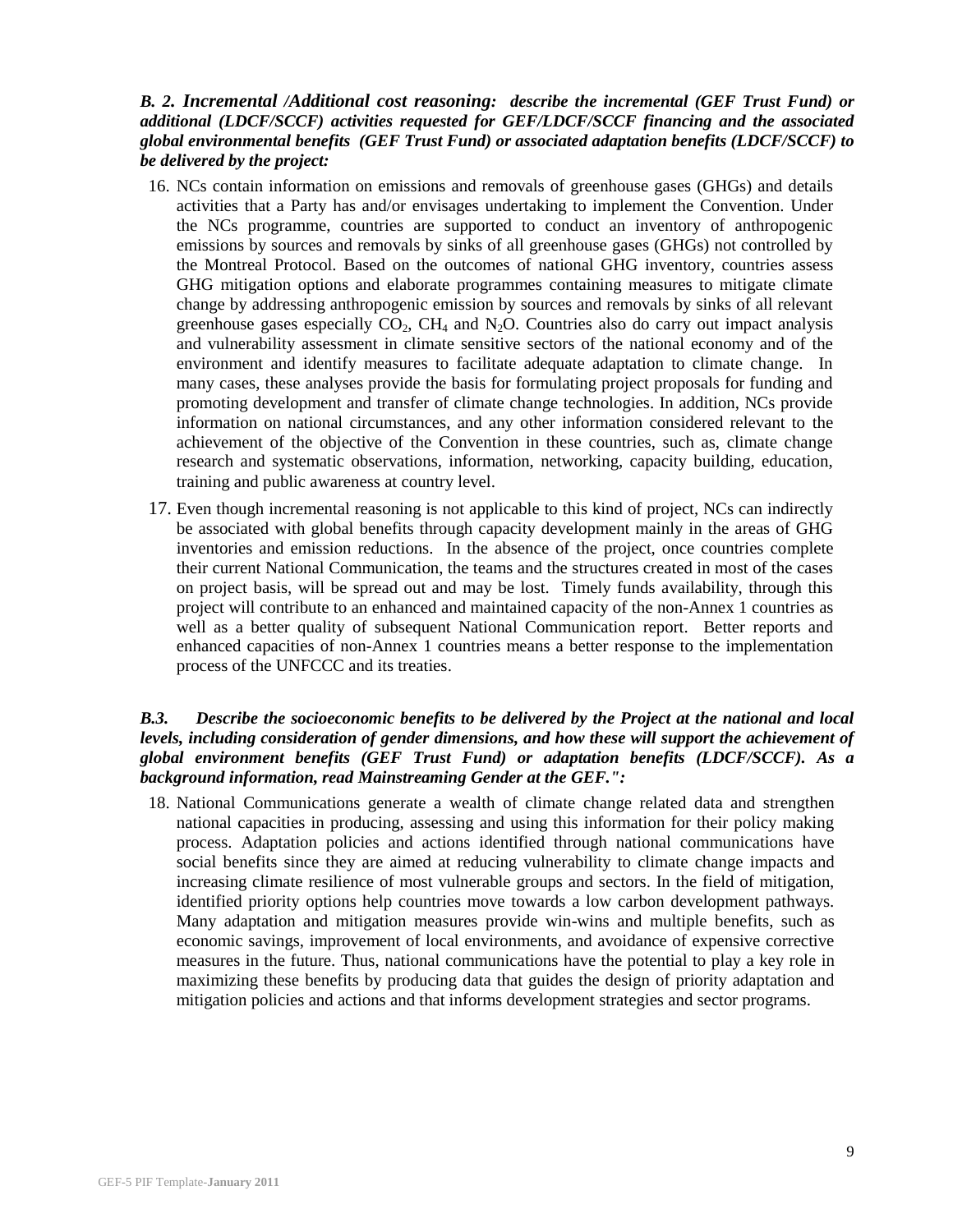## *B.4 Indicate risks, including climate change risks that might prevent the project objectives from being achieved, and if possible, propose measures that address these risks to be further developed during the project design:*

- 19. The NC is the only obligation of Non-Annex I Parties under the Convention. Thus the risk of countries not delivering the project outputs can be considered none or minimal. Furthermore, the majority of countries participating in the project would have already completed two NCs with only a handful of countries initiating their SNCs. Thus most countries have already established a reasonable technical and institutional basis to prepare their subsequent NCs.
- 20. The main project risk, however, is related to (i) the possibility of most countries producing reports that lack adequate depth and quality, (ii) the existence of weak institutional arrangements, and (iii) poor stakeholder consultation processes that currently exist in these countries for the preparation of the NCs. The Consultative Group of Experts (CGE) reports - FCCC/SBI/2011/5/Add.2 <http://unfccc.int/resource/docs/2011/sbi/eng/05a02.pdf> and FCCC/SBI/2011/5/Rev.1 <http://unfccc.int/resource/docs/2011/sbi/eng/05r01.pdf> have elaborated exhaustively on the challenges faced by NA1 Parties, and especially LDCs and SIDS in their NC preparation process. These include but are not limited to the following:
	- Building on existing weak procedures and organizational framework for the preparation of national communications on a continuous basis
	- Poor archiving system for data collected in during the preparation of previous national report which makes data update very challenging.
	- Weak national institutional arrangements and structure which does not allow for effective information exchange, collaboration and cooperation amongst national stakeholders on one hand and other Parties to the UNFCCC on the other hand.
	- Inadequate incentives and difficulties in retaining staff involved in the preparation of previous or current national communications.
	- Lack of opportunities in accessing hands-on-training and on-the-job training in preparing various components of the national report.
	- Inadequate access to the most up-to-date information and tools for thematic assessments
	- Additionally, there is also the risk that countries may not be able adequately internalize the National Communications so that the NC could not be used as a tool for guiding national actions on climate change.
- 21. To work towards mitigating these risks, UNEP will assist country teams to set-up appropriate national implementation modality, supervise implementation, and mitigate project risks to ensure effective work delivery. This will include advice on access to methodological tools, support preparations and participation of qualified facilitators/experts to provide training in country and sub-regional training workshops for country teams / experts in addition to providing comprehensive guidance to project management team on project technical and financial reporting guidelines. Upon request, UNEP will undertake a non-intrusive technical review of assessment reports, and facilitate onsite visits to countries to provide hands-on-training on tools and methodologies for cross-sectoral assessments and for mainstreaming of climate change issues into development plans, etc.

## *B.5. Identify key stakeholders involved in the project including the private sector, civil society organizations, local and indigenous communities, and their respective roles, as applicable:*

22. A comprehensive stakeholder involvement and consultation processes is critical to the success of the project both at the project proposal preparation and project execution stages. An effective engagement of key stakeholders also enhances ownership of the National Communication process and makes the national report more responsive to national needs. The NC preparation process involves the active participation of relevant institutions and stakeholders at the national and to some extent at the local levels. Executing Agencies will be expected to report on the expected role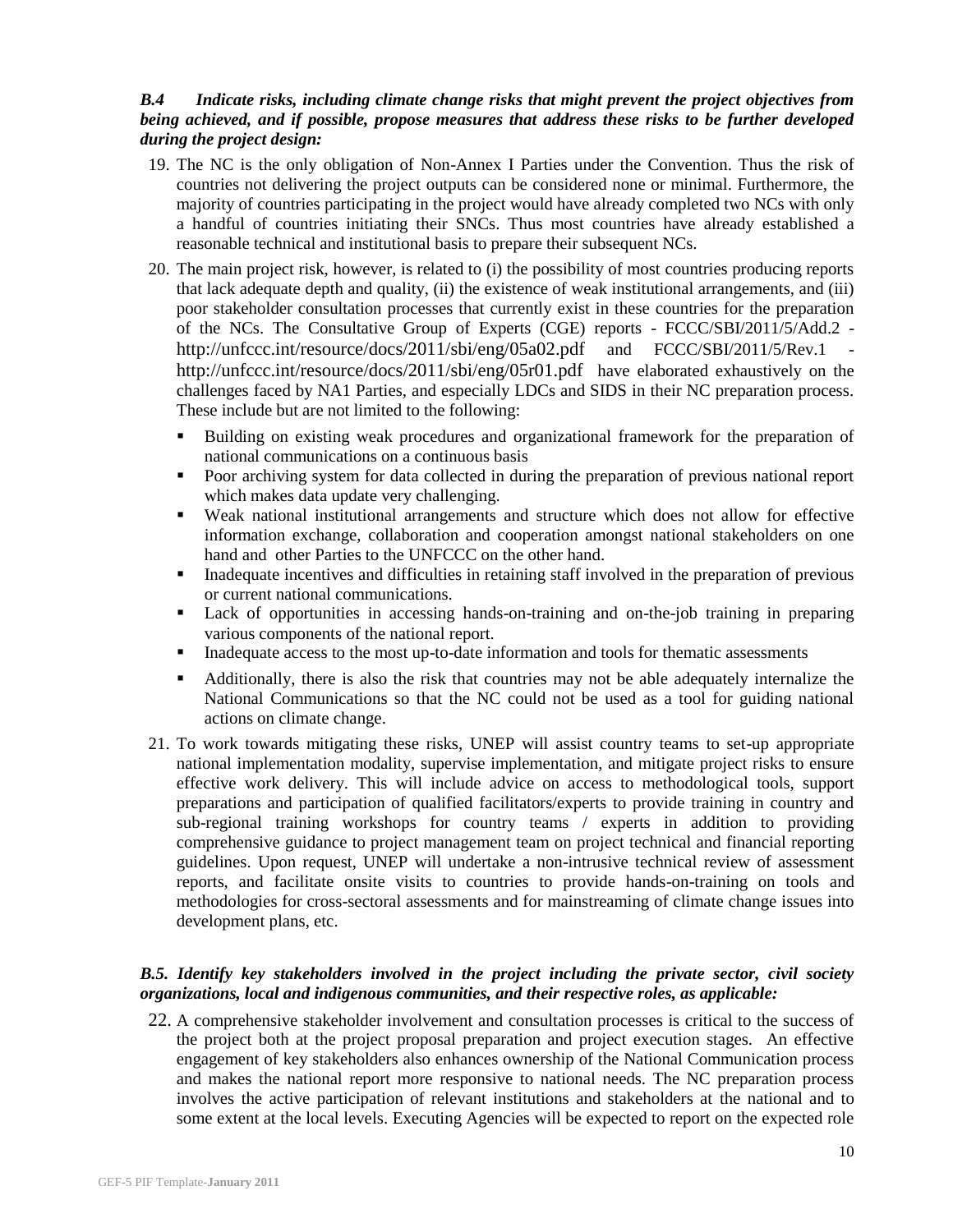of stakeholders' and elaborate on appropriate institution arrangement for the engagement in the NCs process based on the respective areas of expertise and competence of key stakeholders. These stakeholders may include government ministries and agencies, universities/academia/research institutions, NGOs, CBO, private sector, etc

#### *B.6. Outline the coordination with other related initiatives:*

23. The project will coordinate closely with the Consultative Group of Experts on National Communications from Parties not included in Annex I to the Convention (CGE) and will draw on their work regarding guidelines and training materials for the preparation of NC. The project will use methodologies recommended by the UNFCCC (see reference to the UNFCCC User Manual) and will build on the work carried out under previous NC, as well on the workshops and guidance materials developed by the NCSP. Where appropriate, coordination will be ensured with other projects/programmes such as: Technology Needs Assessments, National Adaptation Programmes of Action (NAPA) Poverty-Environment Initiative (PEI); the UN Collaborative Programme on Reducing Emissions from Deforestation and Forest Degradation in Developing Countries (UN-REDD) and other relevant initiatives, to avoid the duplication of work. Through the UNEP Regional Offices and the one UN process, the programme will link to the UN Development Assistance Framework (UNDAF) process, especially for those countries that will be reviewing or commencing preparation of their UNDAF during this period.

#### **C. DESCRIBE THE GEF AGENCY'S COMPARATIVE ADVANTAGE TO IMPLEMENT THIS PROJECT:**

- 24. UNEP have extensive experience in the providing technical backstopping to countries for the preparation of their NCs and has helped more than 50 countries in the preparation of their Initial and Second NCs since 1998.
- 25. UNEP has more than twenty years of experience working on climate change. UNEP helped establish the IPCC with the World Meteorological Organization in the 1980s and conducted assessments of the scientific understanding of climate change in preparation for the 1992 UN Conference on Environment and Development. UNEP also supported the negotiation of the UNFCCC, which entered into force in 1994. Beyond its support for science and legal mechanisms, UNEP's work has concentrated on efforts to reduce emissions of greenhouse gases, mainly by promoting renewable energy and improved energy efficiency, and spurring development of a carbon market. UNEP has also been active in efforts to reduce the risks of, and improve society's resilience to, climate change, notably through its support to the preparation of national communications and NCSAs as well as the development of NAPAs. These reports have not only assisted countries in meeting their reporting requirements under the UNFCCC but more importantly have helped them link scientific assessments of climate change to national policies aimed at contributing to reducing GHG emissions and promoting adequate adaptation to the adverse effects of climate change whilst ensuring sustainable development of their national economies.
- 26. UNEP have provided substantive support and training to countries in the UNFCCC negotiations, carrying out a number of workshops at the regional and sub-regional levels. Most significantly UNEP have effectively worked with other partners to provide technical backstopping to countries within and outside the frame of the GEF funded the National Communications Support Programme. This has been a key factor in the support to the NC process at the national level and to other key activities under the Convention.

#### *C.1 Indicate the co-financing amount the GEF agency is bringing to the project:*

27. This is a Climate Change Enabling Activity and in accordance with convention guidance is implemented on an agreed full cost basis requiring only in-kind contribution by GEF-eligible countries. The project responds to a specific UNFCCC decision regarding the GEF support to non-Annex I Parties for the preparation of their National Communications to the UNFCCC. UNEP will provide co-financing of US\$ 105,000 as in kind contribution for project management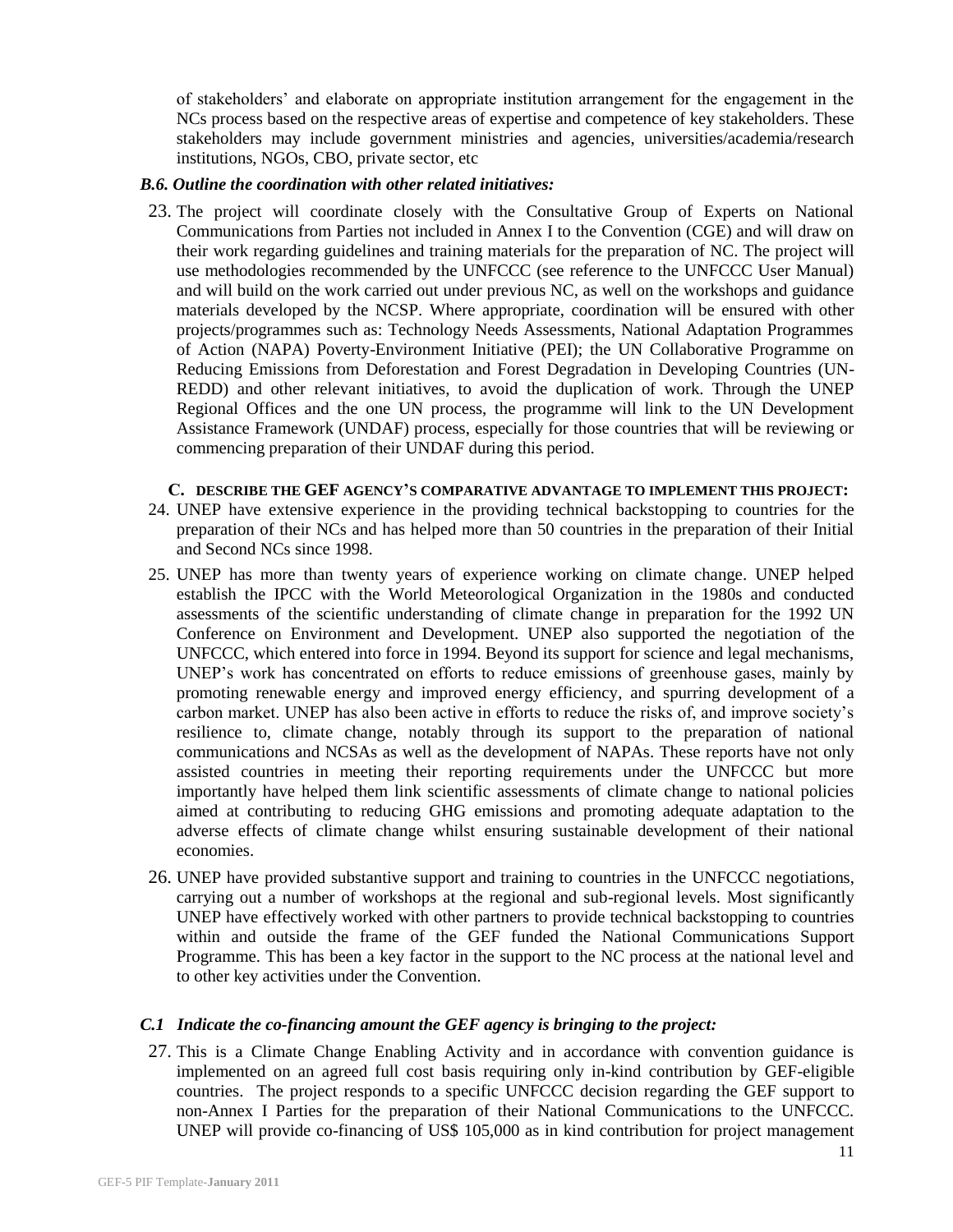in form of office facilities, equipment, communications, processes of identifying local and international consultants to assist national experts, upon specific request from national executing agencies.

#### *C.2 How does the project fit into the GEF agency's program (reflected in documents such as UNDAF, CAS, etc.) and staff capacity in the country to follow up project implementation:*

- 28. The project will be implemented by the Division of Technology, Industry and Economics (DTIE), of the United Nations Environment Programme, (UNEP); and executed by 14 national governments. To ensure effective work delivery within UNEP, DTIE will set up an institutional framework to enable other divisions of UNEP namely the Division of Early Warning and Assessments (DEWA), Division of Regional Cooperation (DRC), Division of Environmental Policy and Implementation (DEPI), and Division of Environmental Law and Conventions (DELC) to place their expertise at the disposal of countries, to guide the national communication process, at the request of countries. The following is a summary of the mandates and strengths of these Divisions of UNEP:
	- DELC as UNEP's lead division supporting the implementation of MEAs and facilitating interlinkages and synergies between the MEAs has a growing portfolio of activities relating to Policy and Interlinkages, Climate and Energy Law which will result in mutual strengthening the implementation of the national communications report.
	- DEPI has an on-going work in the area of adaptation to climate change, ecosystem services and economics, fresh water and terrestrial ecosystems, marine and coastal ecosystems as well as environmental education and training and will work to strengthen V&A assessments within the framework of the TNC/SNC preparation.
	- DEWA has the role of identifying emerging environmental threats and conducting rigorous scientific assessments to inform the science-policy interface is an asset for the GEF Enabling Activities which draw from existing information and numerous environment assessments to inform national policy processes. Due to its cross-cutting nature and existing regional presence, the division will provide support upon request to help strengthen the scientific basis of the thematic assessment work of national communication process.
	- DRC through its strategic presence and close interface with countries is well able to help in identifying regional, subregional and national priorities and trends which effectively contribute to the development and delivery of appropriate interventions. This capability undoubtedly will provide an important platform for strengthening the coordination and implementation of Umbrella project. The division's support and coordination of UNEP's engagement in UN common country programming processes provides an excellent conduit for linking UNDAF process to national communication project.
- 29. At country level, the projects will designate a national lead agency responsible for the oversight and implementation of the self-assessment exercise and project implementation. It is expected that the same institutional structure put in place for the previous NC project will be adopted, adjusted where needed, and enhanced to ensure a smooth continuation of the NC process. The National Steering Committees that countries have also established to advise on and monitor the project's progress will continue to serve these functions or be reactivated, as required. The involvement of the relevant stakeholders, their support as well as their commitment to the implementation of the proposed activities, will ensure a successful achievement of NCs. The Director/Coordinator/Manager of the NC project, within the designated institution, will be responsible for the coordination of project activities in close consultation with the Steering Committee, technical teams, consultants and the IAs. This general project structure may vary from country to country.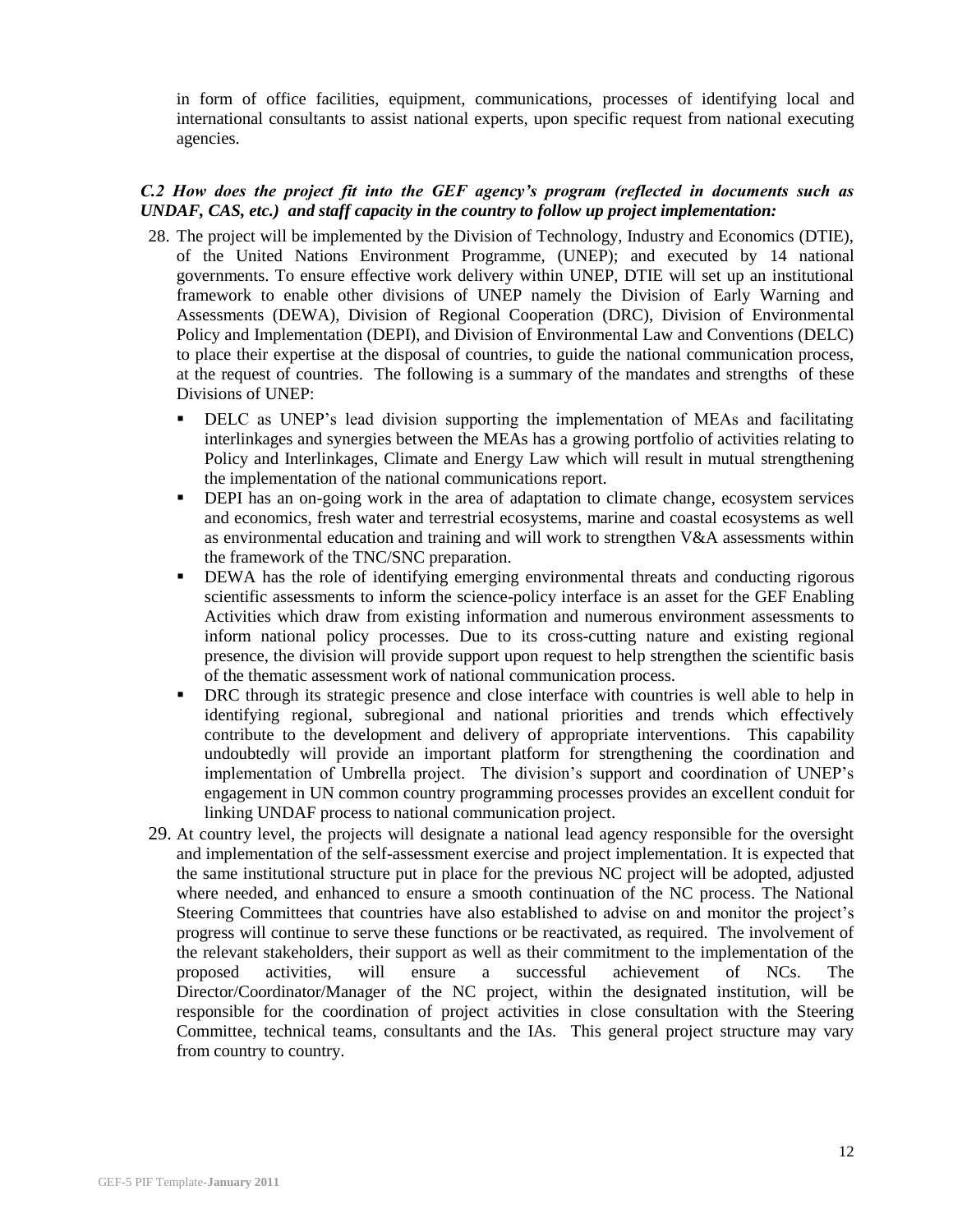# **PART III: APPROVAL/ENDORSEMENT BY GEF OPERATIONAL FOCAL POINT(S) AND GEF AGENCY(IES)**

**A. RECORD OF ENDORSEMENT OF GEF OPERATIONAL FOCAL POINT (S) ON BEHALF OF THE GOVERNMENT(S):** (Please attach the **[Operational Focal Point endorsement letter\(s\)](http://www.thegef.org/gef/sites/thegef.org/files/documents/OFP%20Endorsement%20Letter%20Template%2009-29-2010.doc)** with this template. For SGP, use this [OFP endorsement letter\)](http://www.thegef.org/gef/sites/thegef.org/files/documents/OFP%20Endorsement%20Letter%20Template%20for%20SGP%2009-08-2010.doc).

| <b>NAME</b> | <b>POSITION</b> | <b>MINISTRY</b> | DATE $(MM/dd/vyyy)$ |
|-------------|-----------------|-----------------|---------------------|
|             |                 |                 |                     |
|             |                 |                 |                     |
|             |                 |                 |                     |

|    | <b>PARTY</b>                  | <b>GEF OFP NAME</b>                           | <b>POSITION</b>                                                                                                            | <b>MINISTRY</b>                                                                                | <b>DATE</b>  |
|----|-------------------------------|-----------------------------------------------|----------------------------------------------------------------------------------------------------------------------------|------------------------------------------------------------------------------------------------|--------------|
|    |                               |                                               |                                                                                                                            |                                                                                                | (MM/dd/yyyy) |
| 1. | Antigua and<br>Barbuda        | Her Excellency<br>Diann BLACK<br><b>LAYNE</b> | <b>Chief Environmental</b><br>Officer, Environment<br>Division                                                             | Ministry of<br>Agriculture, Lands,<br>Housing and<br>Environment and                           | 03/14/2012   |
| 2. | Burkina Faso                  | Mr. Mamadou<br><b>HONADIA</b>                 | Permanent Secretary<br>Permanent Secretariat for<br>the National Council for<br>Environment and<br>Sustainable Development | Ministere de<br>L'Environnement et du<br>Developpement<br>Durable                              | 03/21/2012   |
| 3. | Dominica                      | His Excellency Mr.<br>Lloyd PASCAL            | Director, Environmental<br><b>Coordinating Unit</b>                                                                        | Ministry of<br>Environment, Natural<br><b>Resources and Physical</b><br>Planning and Fisheries | 01/05/2012   |
| 4. | Fiji                          | Mr. Jope Rinabobo<br><b>DAVETANIVALU</b>      | Director, Department of<br>Environment                                                                                     | Ministry of Local<br>Government, Urban<br>Development, Housing<br>and Environment              | 02/15/2012   |
| 5. | Grenada                       | Mr. Timothy N.J.<br><b>ANTOINE</b>            | <b>Permanent Secretary</b>                                                                                                 | Ministry of<br>Environment, Foreign<br>Trade & Export<br>Development                           | 02/02/2012   |
| 6. | Myanmar                       | Mr. Hla Maung<br><b>THEIN</b>                 | Director, Planning and<br><b>Statistics Department</b>                                                                     | Ministry of<br>Environmental<br>Conservation and<br>Forestry                                   | 01/31/2012   |
| 7. | Niue                          | Mr. Sauni<br><b>TONGATULE</b>                 | Director of Environment                                                                                                    | Department of<br>Environment                                                                   | 04/10/2012   |
| 8. | Rwanda                        | Dr. Rose<br><b>MUKANKOMEJE</b>                | Director General, REMA                                                                                                     | Rwanda Environment<br>Management Authority<br>(REMA)                                           | 02/16/2012   |
| 9. | St. Kitts and<br><b>Nevis</b> | Ms. Lavern<br><b>QUEELEY</b>                  | Director, Economic<br><b>Affairs and PSIP</b>                                                                              | Ministry of Sustainable<br>Development                                                         | 03/01/2012   |
|    | 10. Solomon<br>Islands        | Mr. Joe<br><b>HOROKOU</b>                     | Director of Environment<br>and Conservation<br>Division                                                                    | Ministry of<br>Environment, Climate<br>Change, Disaster                                        | 04/05/2012   |